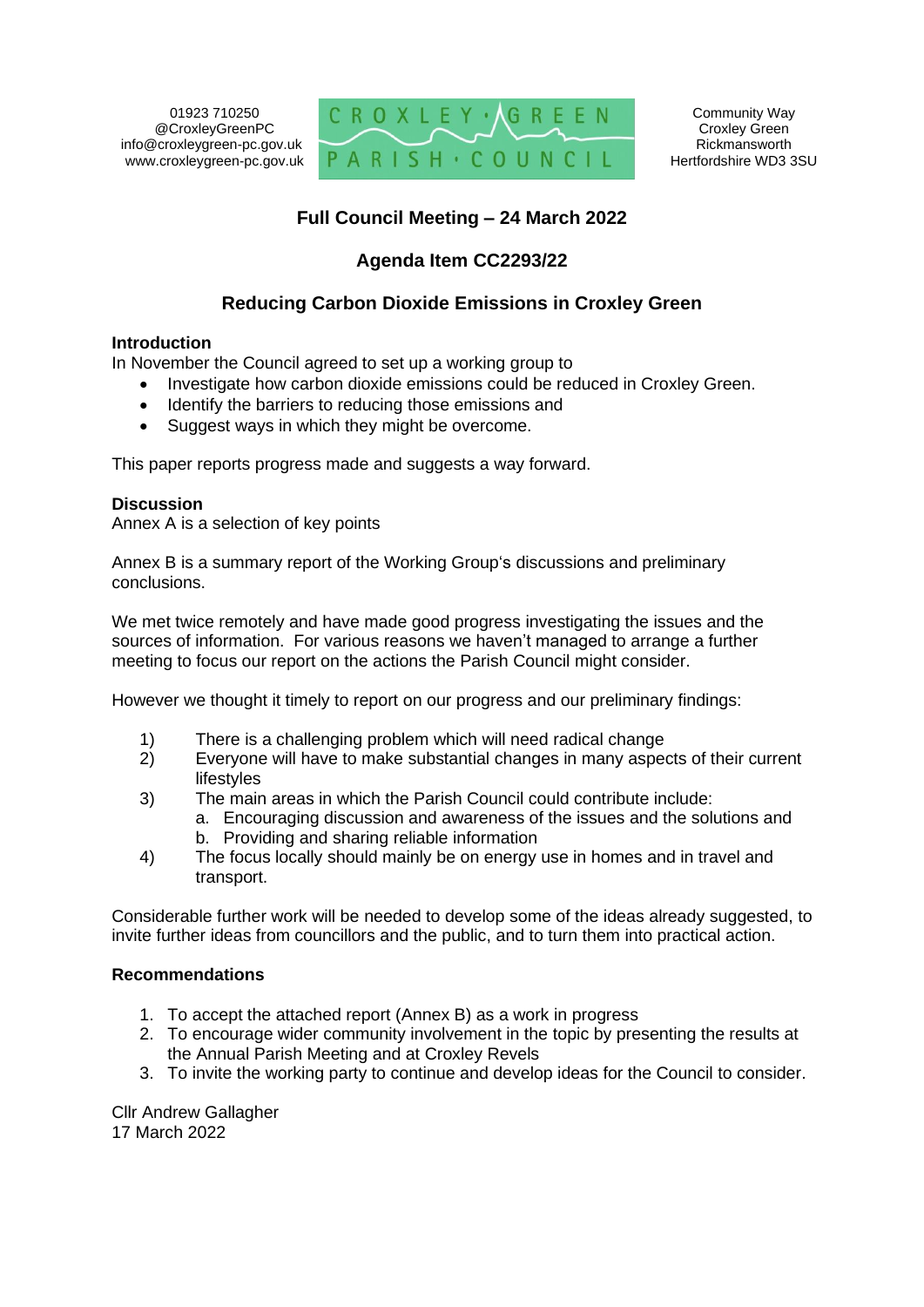#### **ANNEX A – KEY POINTS REDUCING CARBON DIOXIDE EMISSIONS IN CROXLEY GREEN**

The level of carbon dioxide (CO2) gas in the atmosphere has been rising steadily for more than 100 years. It mainly comes from burning fossil fuels (coal, oil and gas). We burn them for the energy we need to power our homes, factories, farming, transport, mining & building.

CO<sup>2</sup> in the atmosphere acts to trap energy from the Sun re-emitted as heat energy from the Earth and warm the air, the seas and the ground. Average temperatures have been rising around the world, leading to climate change causing:

- Intolerable temperatures in some regions,
- Increased desertification in some places,
- Heavier rain and flooding in others,
- The loss of ice around the poles and in the mountains,
- Sea level rises, and coastal flooding.

Some of these changes will make large areas of the world uninhabitable leading to famine and mass migration

To help prevent this, Three Rivers needs to achieve on average at least 14% annual reduction in emissions every year from now on. *This is even more challenging than the Government's national target of 8%*

There are two ways of looking at the CO<sub>2</sub> emitted "in" Croxley Green.

- One is the **consumption** figure, which includes the CO<sub>2</sub> emissions from all the activities OUTSIDE Croxley Green to support our way of life as well as from all the activities WITHIN Croxley Green.
- The other is the **territorial** figure, which only includes the CO2 emissions from activities directly related to the people living in Croxley Green.

| <b>CONSUMPTION</b>                | $% CO2$ emissions |
|-----------------------------------|-------------------|
| Consumption of goods and services | $.37\%$           |
| Food and diet                     | <b>23%</b>        |
| Travel                            | 21%               |
| Housing                           | 19%               |

We identified some of the ways emissions could be reduced from each of the four sources, with a particular focus on things that could be done by people living in Croxley Green. These mainly come down to lifestyle choices, purchasing and investment decisions.

The key areas for the Parish Council to act on are:

- 1) Helping to spread knowledge and awareness of the practical changes we will all need to make in our daily lives
- 2) Particularly in relation to the energy (and cost) saving improvements we will need to adopt in our homes
- 3) And in relation to the opportunities for less energy intensive travel and transport.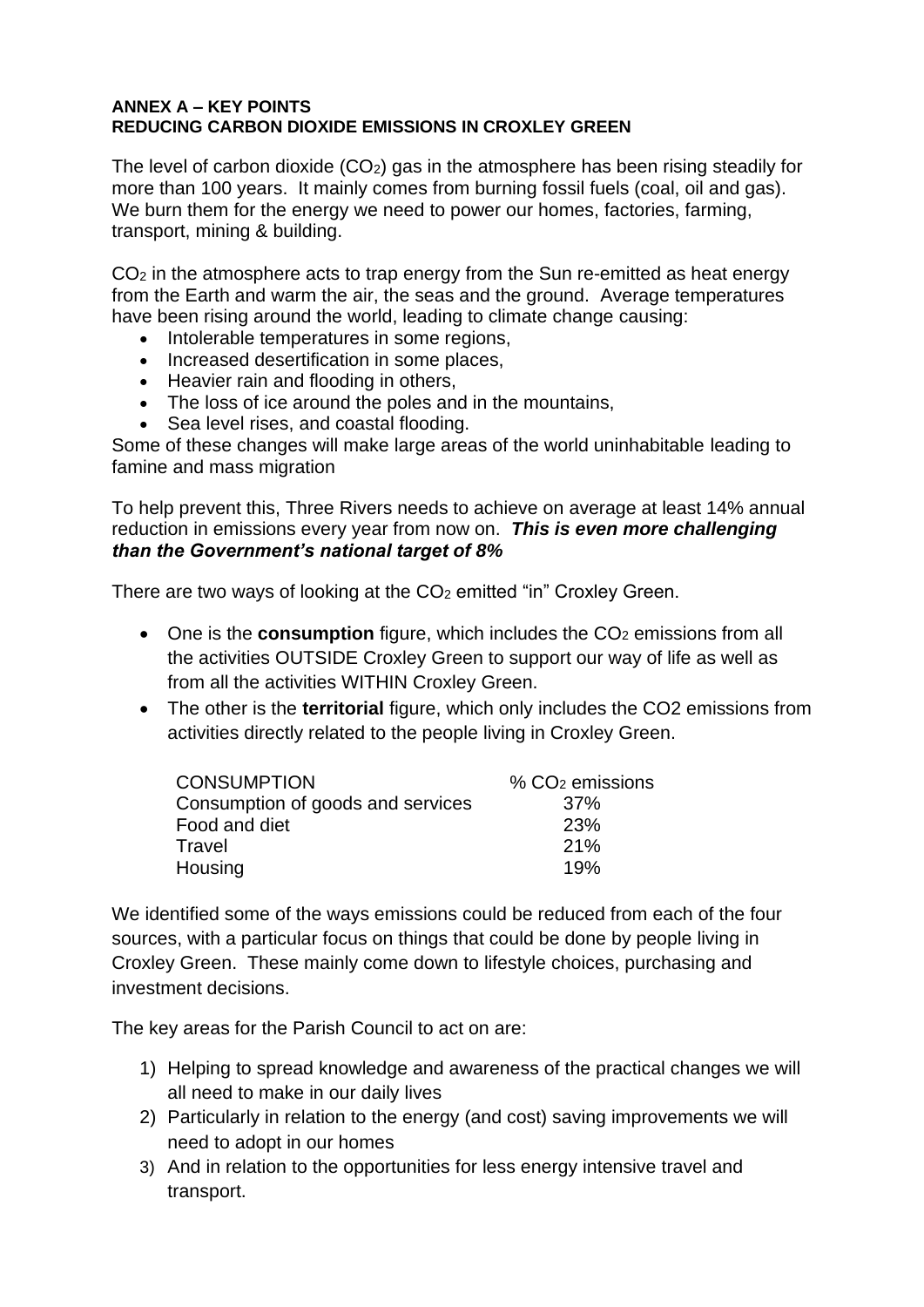#### **ANNEX B – SUMMARY REPORT REDUCING CARBON DIOXIDE EMISSIONS IN CROXLEY GREEN**

### **CONTEXT**

Croxley Green Parish Council set up a working party of councillors and local residents to investigate the ways in which people living locally could be encouraged and helped to make the changes that will lead to lower carbon emissions and a more sustainable life style and the barriers to change. This is the working party's report to Council.

The level of carbon dioxide (CO2) gas in the atmosphere has been rising steadily for more than 100 years due to mankind burning fossil fuels (peat, coal, oil and gas) extracted from the ground to provide energy to warm our homes, cook our food, power our factories and the machines we use for farming, mining, transport and travel.

CO<sup>2</sup> in the atmosphere acts to trap incoming energy from the Sun which is then reemitted as heat energy from the Earth and warm the air, the seas and the ground. There are some other gases (for example methane) which also act as "greenhouse gases".

As CO<sup>2</sup> levels have risen due to human emissions average temperatures have been rising around the world, leading to climate change. This is seen in rising maximum temperatures, increased desertification in some places, heavier rain and flooding in others, the loss of ice around the poles and in mountain glaciers, sea level rises, and coastal flooding. Some of these changes will make large areas of the world uninhabitable.

The Intergovernmental Panel on Climate Change (IPCC) has determined that global surface temperature is already approximately 1°C hotter than the second half of the 19<sup>th</sup> century average temperatures.

Because carbon dioxide remains in the atmosphere for hundreds of years we will continue to experience warming through this and subsequent centuries affecting current and future generations. This is why it is critically important to achieve carbon dioxide reductions as soon as possible – the longer we avoid cuts, the bigger the problems we and future generations will have to deal with.

The latest IPCC report (2021) finds:

*"Global surface temperature will continue to increase until at least mid-century under all emissions scenarios considered. Global warming of 1.5°C and 2°C will be exceeded during the 21st century unless deep reductions in CO<sup>2</sup> and other greenhouse gas emissions occur in the coming decades".* 

At COP26 the Government set an annual target of 8% reduction in emissions. This is a really challenging target which will require substantial changes in energy supply and how we live our lives.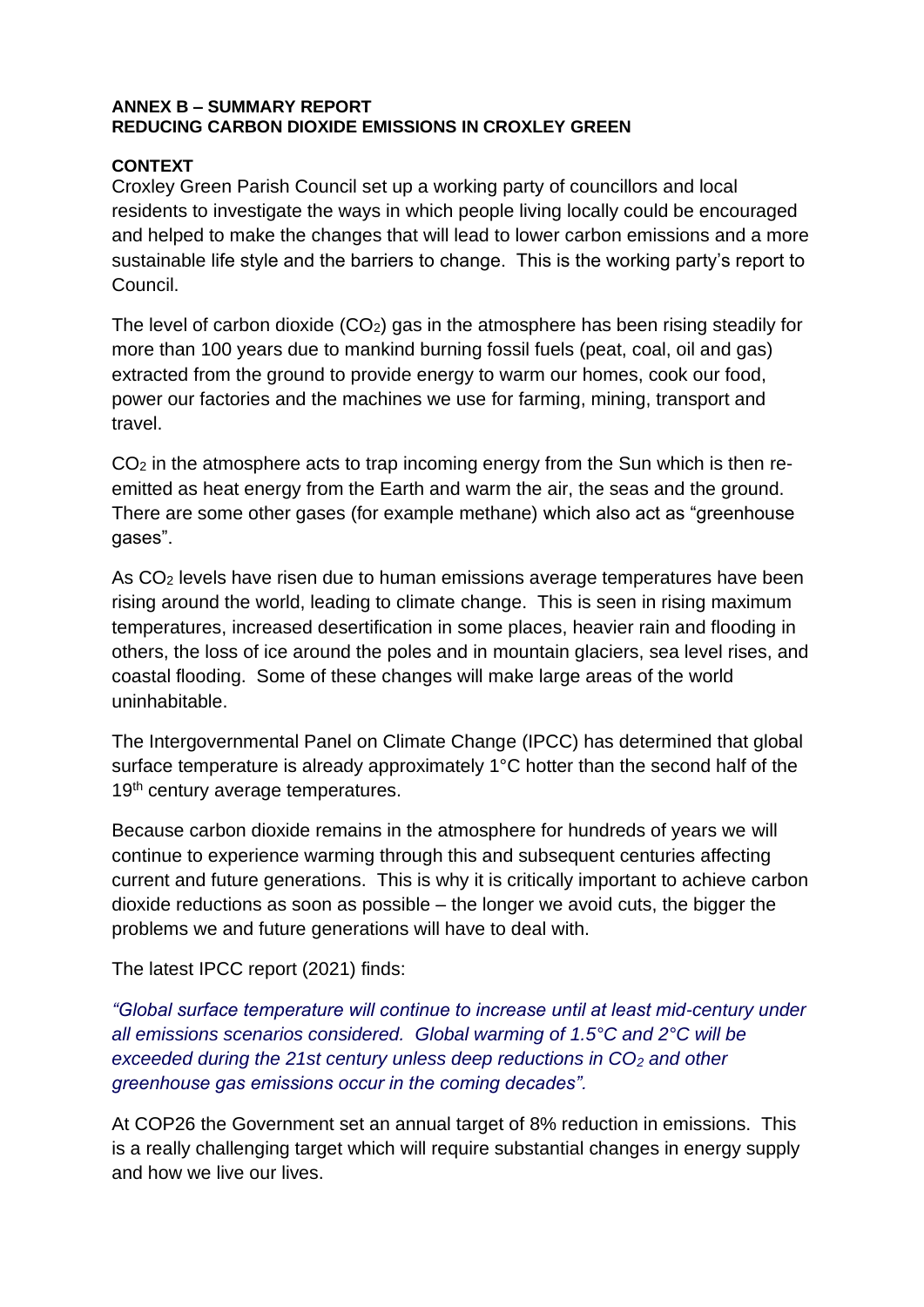The Government publishes data on annual carbon emissions  $(CO<sub>2</sub>)$  from each local authority area. Three Rivers District Council reports the emissions data for Three Rivers. The latest report is from 2019 as, due to the complexity of the data sources, the published data is always 18 months old. This shows that, on average, emissions in Three Rivers have been reducing but much more slowly than needed to meet the targets set by the UN Paris Agreement in 2015.

The Tyndall Centre for Climate Change Research uses "science-based targets" to help local authorities calculate their area's carbon budgets so that they can cut their emissions in line with climate science and the UN Paris Agreement. They have concluded that, to stay within the Paris Agreement, Three Rivers needs to achieve on average at least 14% annual reduction in emissions every year from now on. *This is even more challenging than the Government's national target.* 

There are two ways of looking at the CO<sub>2</sub> emitted "in" Croxley Green.

- One is the **consumption** figure, which includes the CO<sub>2</sub> emissions from all the activities OUTSIDE Croxley Green to support our way of life as well as from all the activities WITHIN Croxley Green.
- The other is the **territorial** figure, which only includes the CO<sub>2</sub> emissions from activities directly related to the people living in Croxley Green

The Centre for Sustainable Energy publishes the IMPACT Community carbon calculator available on the internet which shows the "**per household**" footprint in tonnes of  $CO<sub>2</sub>e<sup>1</sup>$  per year.

| <b>Sector</b>                        | Average emissions per household |      |  |
|--------------------------------------|---------------------------------|------|--|
|                                      | (t CO <sub>2</sub> e)           | (%)  |  |
| Consumption of goods and<br>services | 7.49                            | 37%  |  |
| Food and diet                        | 4.65                            | 23%  |  |
| Travel                               | 4.32                            | 21%  |  |
| Housing                              | 3.88                            | 19%  |  |
| Waste                                | 0.09                            | 0.4% |  |
| <b>TOTAL</b>                         | 20.4                            |      |  |

## **Consumption emissions for Croxley Green**

### **Territorial emissions in Croxley Green**

| <b>Sector</b>             | Average emissions per household |     |  |
|---------------------------|---------------------------------|-----|--|
|                           | (t CO <sub>2</sub> e)           | (%) |  |
| Housing                   | 3.88                            | 40% |  |
| <b>Road Transport</b>     | 1.72                            | 18% |  |
| Aviation                  | 1.52                            | 16% |  |
| Industrial and commercial | 1.43                            | 15% |  |
| Shipping                  | 0.6                             | 6%  |  |

<sup>1</sup> CO2e stands for "carbon dioxide equivalent" and is a standard unit of measurement in carbon accounting. It expresses the impact of a number of different gases collectively as a common unit.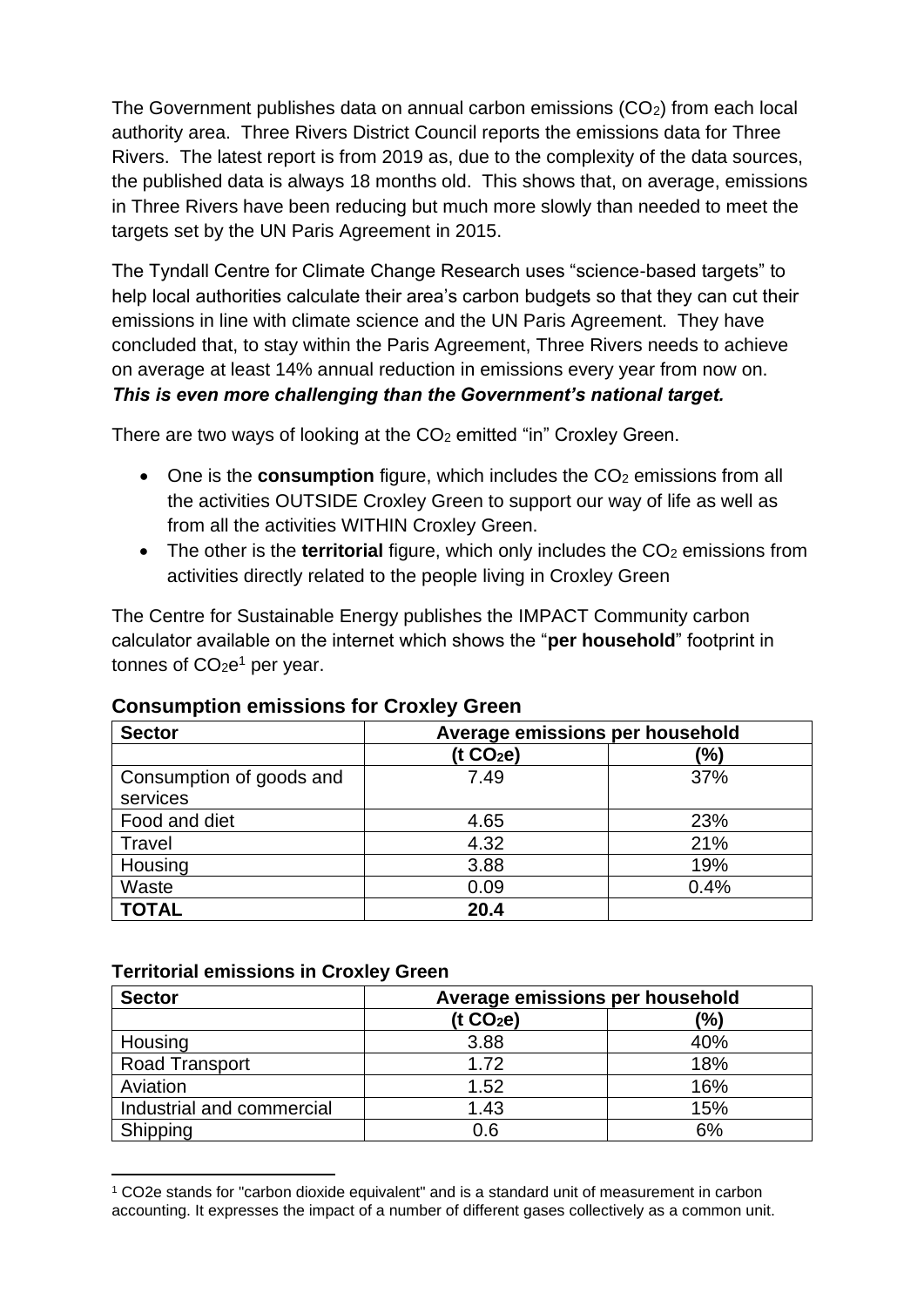| Waste management        | 0.19 | 2%   |
|-------------------------|------|------|
| F-gases                 | 0.18 | 2%   |
| <b>Other Transport</b>  | 0.02 | 0.2% |
| Agriculture             | 0.01 | 0.1% |
| Diesel fuelled railways | 0.01 | 0.1% |
| <b>TOTAL</b>            | 9.6  |      |

These figures show the relative importance of the different activities:

- 1. Purchasing decisions for goods and services
- 2. Purchasing decisions for diet and food
- 3. Travel and transport (mainly cars and aeroplanes)
- 4. Housing (mainly heating)

The Place-Based Carbon Calculator (PBCC) is a free tool which estimates the **perperson** carbon footprint for every Lower Super Output Area (LSOA) in England. LSOAs are small statistical areas with a population of about 1,500 - 3,000. Croxley Green is divided into 8 separate LSOAs.

The tool takes a consumption based approach to carbon footprints. It draws on a wide range of data and research to give a representative view of how carbon footprints vary across the country. The main part of the tool is an interactive map of England. Clicking on any of the LSOAs shown on the map will bring up a local report card which contains more information on how the carbon footprints were calculated, as well as comparisons with other areas. The report card also gives useful information about contributing factors such as how well insulated homes are or how far the average person drives per year.

The PBCC gives more detail than the IMPACT calculator and suggests how consumption patterns and emissions may vary within our community. It confirms the basic priorities for changing behaviour to achieve reductions in carbon emissions.

# **HOW COULD CARBON EMISSIONS BE REDUCED?**

We identified some of the ways emissions could be reduced from each of the four sources, with a particular focus on things that could be done by people living in Croxley Green. These mainly come down to lifestyle choices, purchasing and investment decisions.

# **CONSUMPTION EMISSIONS:**

# **Consumption of goods and services (37%)**

This is all about purchasing decisions.

- Information about how to make choices.
- Decisions to repair rather than to replace (avoiding the "throwaway" culture)
- Sharing economy e.g. garden/power tools.
- Circular economy ensuring that at the end of use, products are sold or given forward, donated to charity shops or recycled.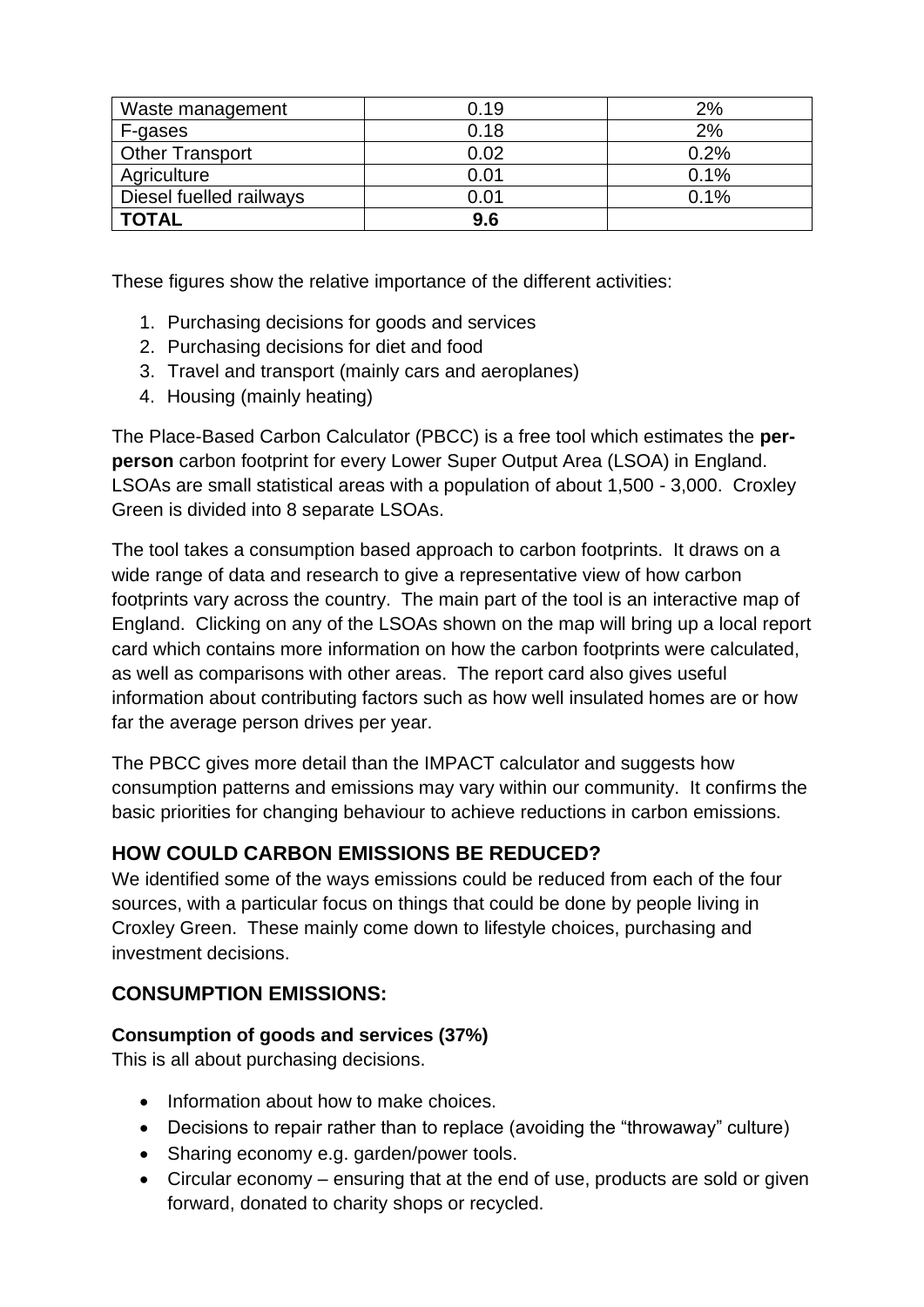• Moving away from fast fashion; not replacing technology (phones, laptops) annually.

# **Food and diet (23%)**

This is also about choices.

- Reducing red meat and dairy are the main factors which will reduce emissions.
- Reducing food waste (throwaway culture)
- Reducing food miles
- Healthy living options

## **Travel (21%)**

Again, this comes down to choices (including air travel as well as roads and railways).

- Shorter journeys, choose sustainable modes
- A particular focus on schools
- Fewer journeys (combine several things in a single trip)
- More working from home;
- Car sharing.
- Fewer flights

Flying comes out very high for Croxley. Flying is one of the highest contributors to carbon emissions per person for people who fly a lot (something like 15% of people in the UK are responsible for 70-80% of emissions relating to flying).

There is a specific problem with road travel. Once the decision to own a car has been made, then the decision whether to use it or not comes down the balance between the marginal cost and the marginal convenience. The marginal cost is the cost of a few extra miles, having written off depreciation, insurance, road licence and routine servicing costs. The marginal benefits are time savings and convenience as well as the ability to carry passengers and personal goods (like shopping).

## **Housing (19%)**

There is a wide range of options, some simple and cheap, others expensive longer term investments.

- Turn down the thermostat, don't heat rooms you don't use.
- Turn off lights and other electrical appliance you aren't using
- Switch to lower energy light bulbs
- Smart meters to show what you are consuming
- Install thermostats in each room
- Choose a sustainable electricity supplier
- Reduce draughts
- Improve insulation
- Use thicker curtains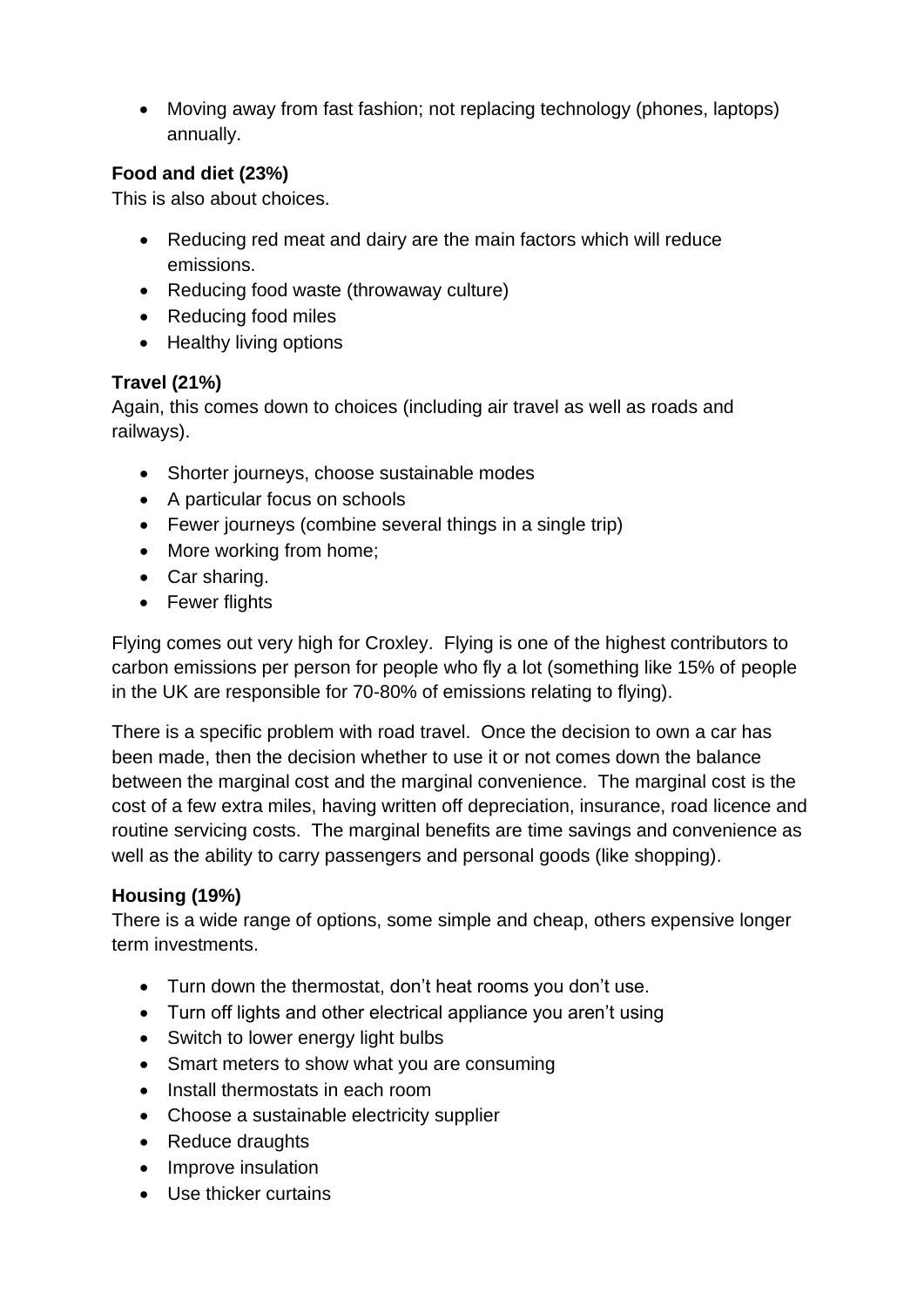• Grow trees to provide wind shelter

The bigger changes become more expensive:

- Replace windows (double glazing)
- Fill cavity walls
- Insulate ceilings / roofs
- External (or internal) additional insulation for walls
- Insulation under floors
- Solar panels (where possible)
- Heat pumps rather than gas boilers
- Underfloor heating (lower operating temperature) rather than radiators
- Forced ventilation with heat exchangers

# **BARRIERS TO REDUCING EMISSIONS**

We identified some of the barriers to people making these choices and taking these actions.

Some of the barriers apply to all the ways in which we might reduce emissions. Others are different for the different ways in which emissions are caused.

One way of summarising the barriers is to consider all the "C"s:

## **Complexity, Communication and Comprehension**

What is the basic problem? Do people understand it?

Some knowledge is necessary but knowledge itself is not sufficient. It's a complicated issue, difficult to explain and understand.

# **Convenience, Comfort, Cost**

These are three drivers of our behaviour, in general we seek:

- convenience, rather than inconvenience,
- comfort, rather than discomfort, and
- are always limited by cost, what we can afford

None are absolute. People may be willing to accept some reduction in convenience or comfort in return for something else they value. Neither is cost absolute for people above the poverty line, as they may be willing to pay more for something that they value (but it can be hard to argue why people should spend more for what appears to be less).

## **Choices**

People are free to decide what they want to do, how they want to behave.

This is important – people have to feel free to make choices, and taking away things or choices they thought they had can lead to resistance/pushback.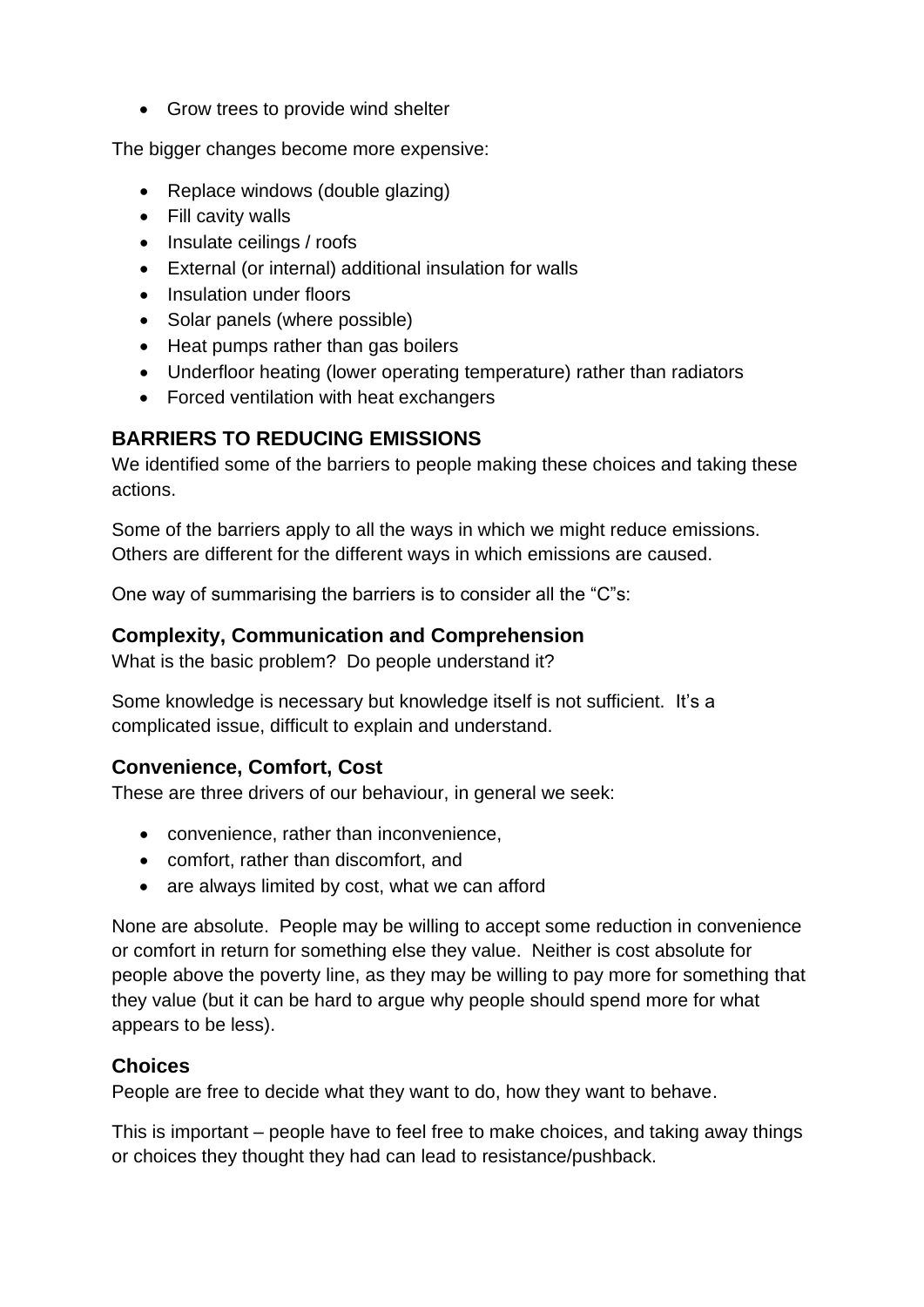# **HOW THE BARRIERS MIGHT BE OVERCOME**

We identified some of the ways they could be overcome.

Potential actions fall into four categories:

- 1. Things the Parish Council could do directly
- 2. Things it could do in collaboration with others
- 3. Things it could influence
- 4. Things beyond its reach

This leads to a four by four matrix for further investigation.

| Source of<br>emissions: | Do directly | Do with others | Influence | Beyond reach |
|-------------------------|-------------|----------------|-----------|--------------|
| Goods and<br>services   |             |                |           |              |
| Food and diet           |             |                |           |              |
| Travel and<br>transport |             |                |           |              |
| Housing                 |             |                |           |              |

We should work with and through residents to get a multiplication effect. We needed to collaborate with others. It is about influencing opinions and behaviour, not simply providing information. It needs incremental changes over the longer term.

There are many other bodies involved both nationally and locally, in the public and private sectors and the voluntary sector (sometimes called the third sector or even the big society).

Particular local voluntary groups include:

- Green Croxley (Local schools)
- Sustainability Three Rivers
- Green Croxley Eco-Church (All Saints, Baptist, St Bedes, St Oswalds)

### **Knowledge & Education**

What are people actually doing in their homes?

Finding out what other bodies are doing?

Need to start with the schools

The issue is all about changing people's minds and their behaviours. It requires a paradigm shift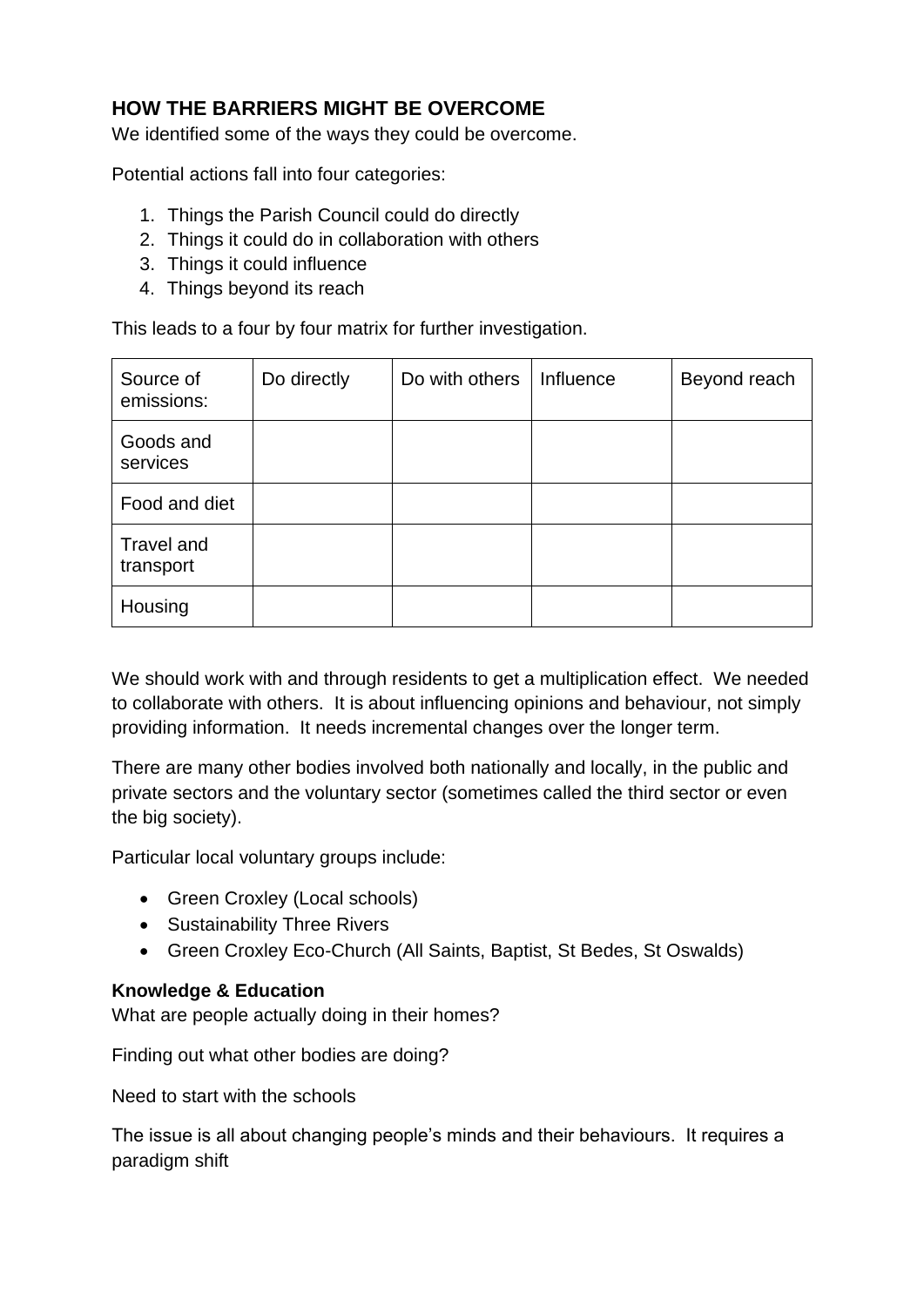There is a lot of misinformation that should be challenged and rebutted. For example, about the suitability of heat pumps in older houses. As well as the small steps, there are the bigger decision points – for example when someone has to replace a boiler – when there is a choice about investment.

Hertfordshire County Council and Three Rivers District Council have launched an App for residents, developed with the Energy Saving Trust and other authorities in Hertfordshire. HEAT: Herts Energy Advice Tool provides a virtual house through which you can tour to answer basic questions about where the heat is lost and to suggest ways in which you can change behaviour and save money. It works at a fairly superficial level, with four typical rooms and a number of minor energy saving tips for each room.

### **Motivation & Campaigning**

How do we motivate people to want to make the changes?

Think Greta Thunberg, not Extinction Rebellion

Think about other successful campaigns – Road safety generally, seat belts

The Parish Council Chair has suggested focussing the next Annual Parish Meeting (probably in May) on sustainability issues – an opportunity to share ideas with the wider community.

As well as the Annual Parish Meeting in May, the Parish Council has a stall at the Revels and this could be a good place to present ideas and sources of local information.

Behaviour change would not come about simply for environmental reasons. People had other reasons for their behaviour and these (such as cost and money saving) were important factors to be considered. The recent price increases were focussing people's minds on the cost of energy and might make people more interested in energy and cost-saving.

### **Marginal Changes**

We need to take people on a journey of many small steps. One step at a time.

The importance of identifying quick wins – things people could do easily and relatively cheaply.

We should aim for small steps that would seem possible to people, rather than bigger changes that might seem too difficult. For example, switching to a renewable energy provider, or focussing on draught proofing and insulation rather than bigger investments like heat pumps or solar panels.

There is a high level of environmental awareness in Croxley Green and concern for the environment. However there is a real problem about shorter journeys and especially cars and parking around schools.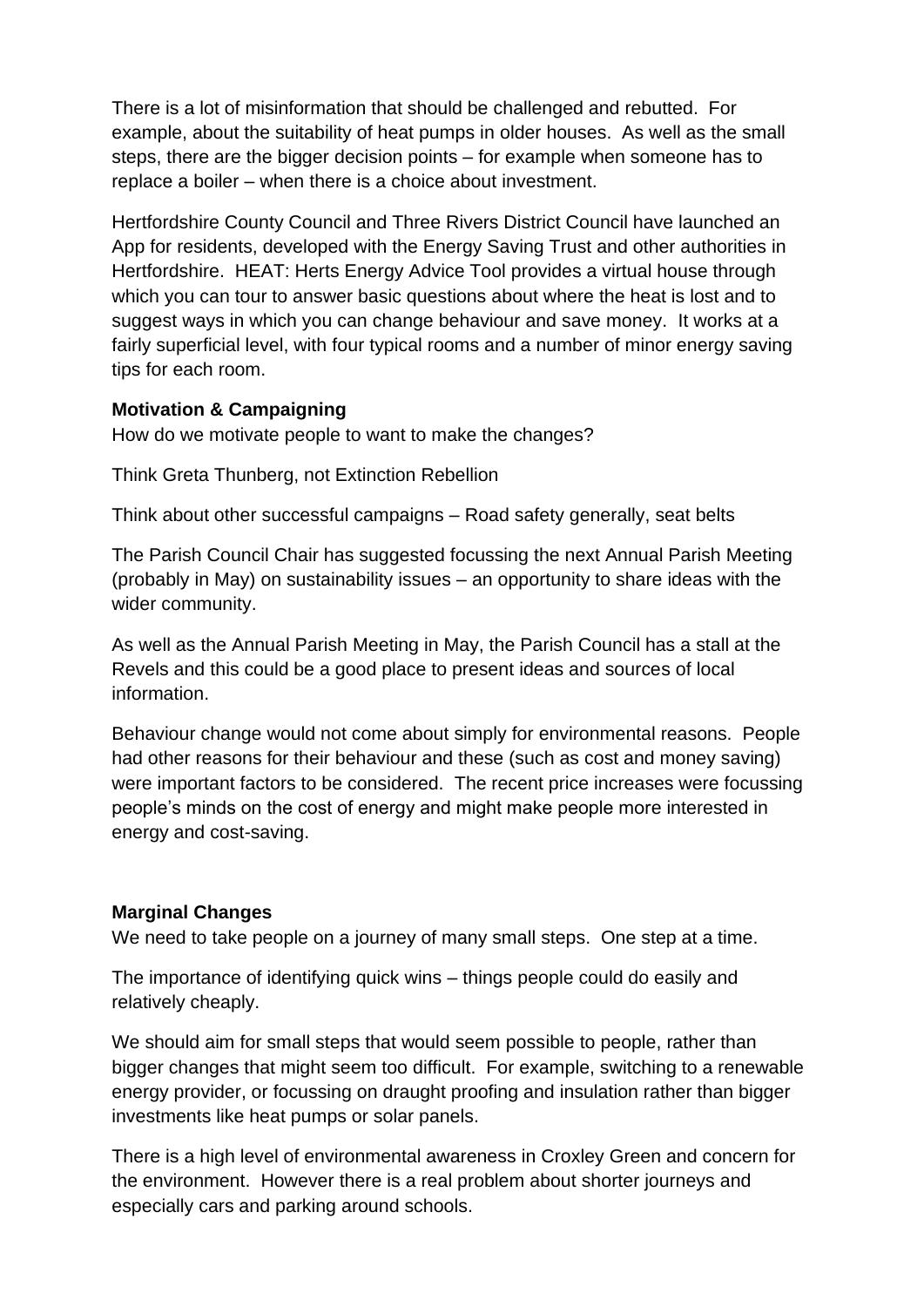## **Legal & Regulatory Changes**

Identifying what would be needed and then lobbying?

There is an opportunity to encourage people to make substantial energy saving improvements to their properties through conditions on planning approvals. Some District Councils which are including energy conservation requirements in their local plans.

### **Pilots & Exemplars**

Showing what people have already done, and how to do it.

A key thing is to publicise and explain, for example through articles in MyLocal (Croxley) News, giving people ideas, showing what other homes have done and how much energy and money could be saved. And introducing an element of competition about how much people could achieve.

As well as articles, we could develop exemplars of properties that have made specific improvements that other residents could see as examples of what is possible in the various types of property in Croxley Green.

Perhaps an on line leaflet presenting the examples.

**Competitions**  Offering small prizes for success

### **Funding**

Finding ways to leverage investment

The importance of cost to people with lower incomes and on smaller budgets. Do we have information on the relative distribution of wealth in Croxley Green and the number of families in relative poverty?

The first Green Homes Grant scheme phase 1 has closed to new applications. Three Rivers District Council has announced a new phase 2 scheme managed by Warmworks.

The Domestic Renewable Heat Incentive scheme will also close on 31<sup>st</sup> March 2022. The Energy Company Obligation (ECO) scheme continues – this can support specific lower-income / social housing households to reduce their energy bills, mainly by installation of greater insulation.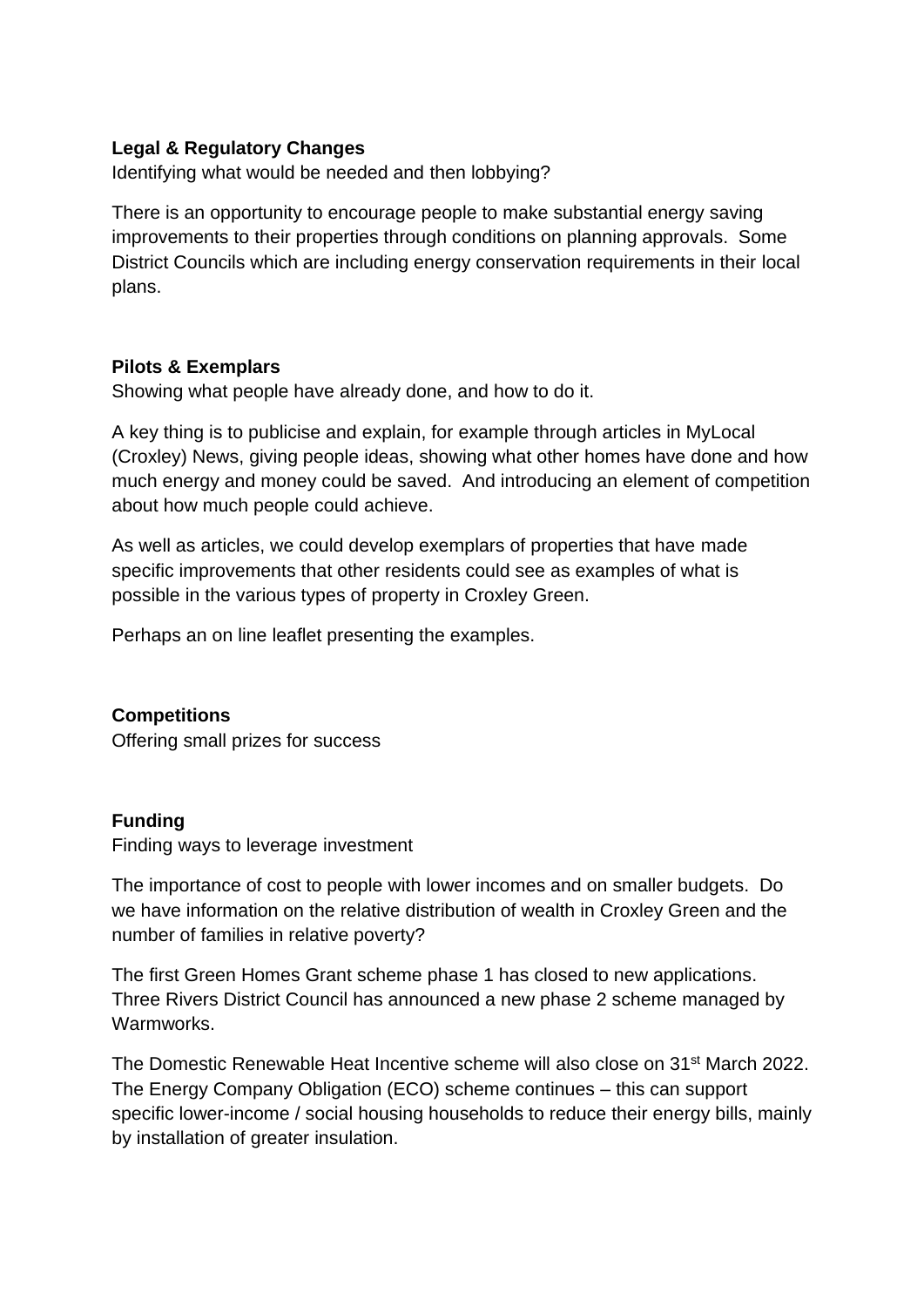## **PRIORITISING**

Given the extent and the complexity of the task we agreed that the Parish Council should focus on Homes & Transport.

## **Homes**

From 2011 data: Estimated 5,300 dwellings.

- 87% houses or bungalows.
- 60% semi-detached 2 storey and bungalows.
- 17% detached.
- 17% terraced.

*This would suggest an initial focus on semi-detached homes*, with possibly three main strands:

- (i) Semi-detached
- (ii) Detached (often larger, with greater surface area to cover)
- (iii) Terraced (often smaller but older)

Approximately 25% single occupancy, 30% couples, 25% with children.

• Approximately 80% owner occupiers.

## *This would suggest a focus on owner occupiers*.

75% of homes were built 1925-1940 which implies solid walls.

[Note: this provides more detail than the Decarbonising Three Rivers Buildings Report (D3RR), which estimated 27% solid walls and 12% of uninsulated solid walls. D3RR estimates only 9% of solid walls have insulation which seems very low].

Even though each home will have evolved differently with extensions, etc., a suggestion of 'banding together for bulk discount' is interesting – could we find (local) builders interested in this kind of work and facilitate groups of householders interested in getting insulation work done?

Local exemplars of

- insulation
- Heat pumps
- Solar panels PVs and
- solar thermal

Could the Parish Council maintain a list of people who would be willing to have their homes as showcases?

Thermal imaging. Could the Parish Council purchase a thermal imaging camera and have a scheme to do imaging of people's homes for free? This has worked very well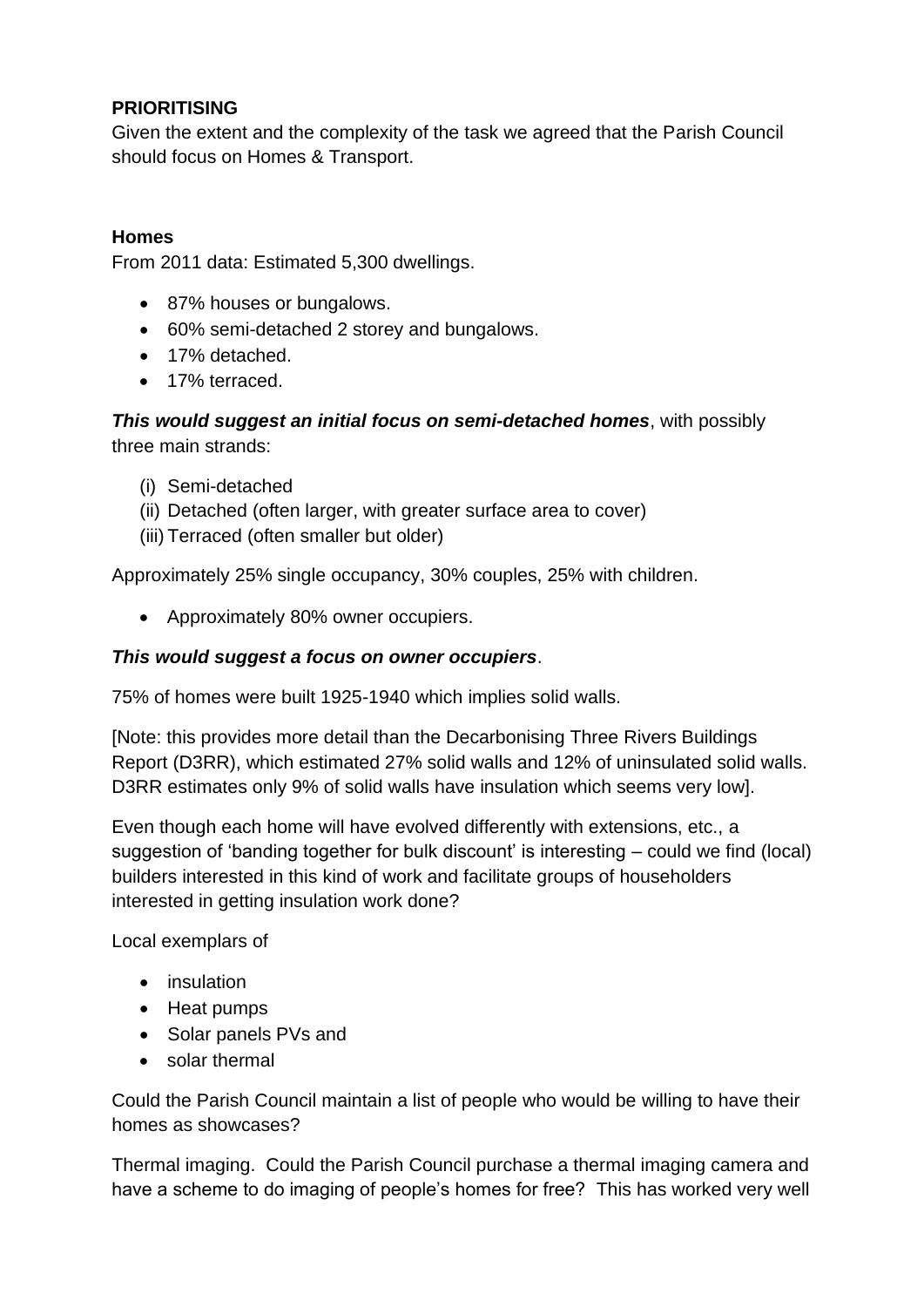in studies to identify weaknesses in insulation and air tightness, and to motivate householders to make improvements.

Note that some changes may require planning permission e.g. external insulation to solid wall properties (most of Croxley?)

- Could we talk to a local planner?
- What possibilities for change?

## **Transport**

In 2011 (last available census data), 40% of households had a car/van and a further 43% had 2 or more. 83% = high/very high car ownership.

Of those employed, 60% commuted by car.

Very little bus use. Approximately 8% used the tube. 6% walked.

Herts Traffic and Travel Report interesting but we would need Croxley Green data. Do the schools have data?

Funding was announced in early 2020 of £250 million to support active travel, which is part of £5 billion funding for cycling and buses.

Is this something that Three Rivers has or could apply for? If so, what would we suggest for CG?

Three possibilities could be discussed:

- better cycling facilities, particularly to facilitate commuting
- better bus services
- low traffic neighbourhood(s)

Could start with extending the 'walk to school' schemes that are probably happening already in the primary schools. There's a walk-to-school week and other schemes run by Living Streets (livingstreets.org.uk).

Low Traffic Neighbourhoods near the 3 primary schools – start with one; work carefully to get local residents' buy-in; do a pilot; get feedback.

Speed limit lower on Watford Road (a later goal – risk of resistance) [Evidence – though not unequivocal – of lower emissions with lower speeds.]

Have we data on air quality – near the schools, on the Watford Road/ Baldwins Lane?

Extend 20mph zone to Barton Way to stop rat run? Cameras are more effective than speed bumps from an emissions point of view.